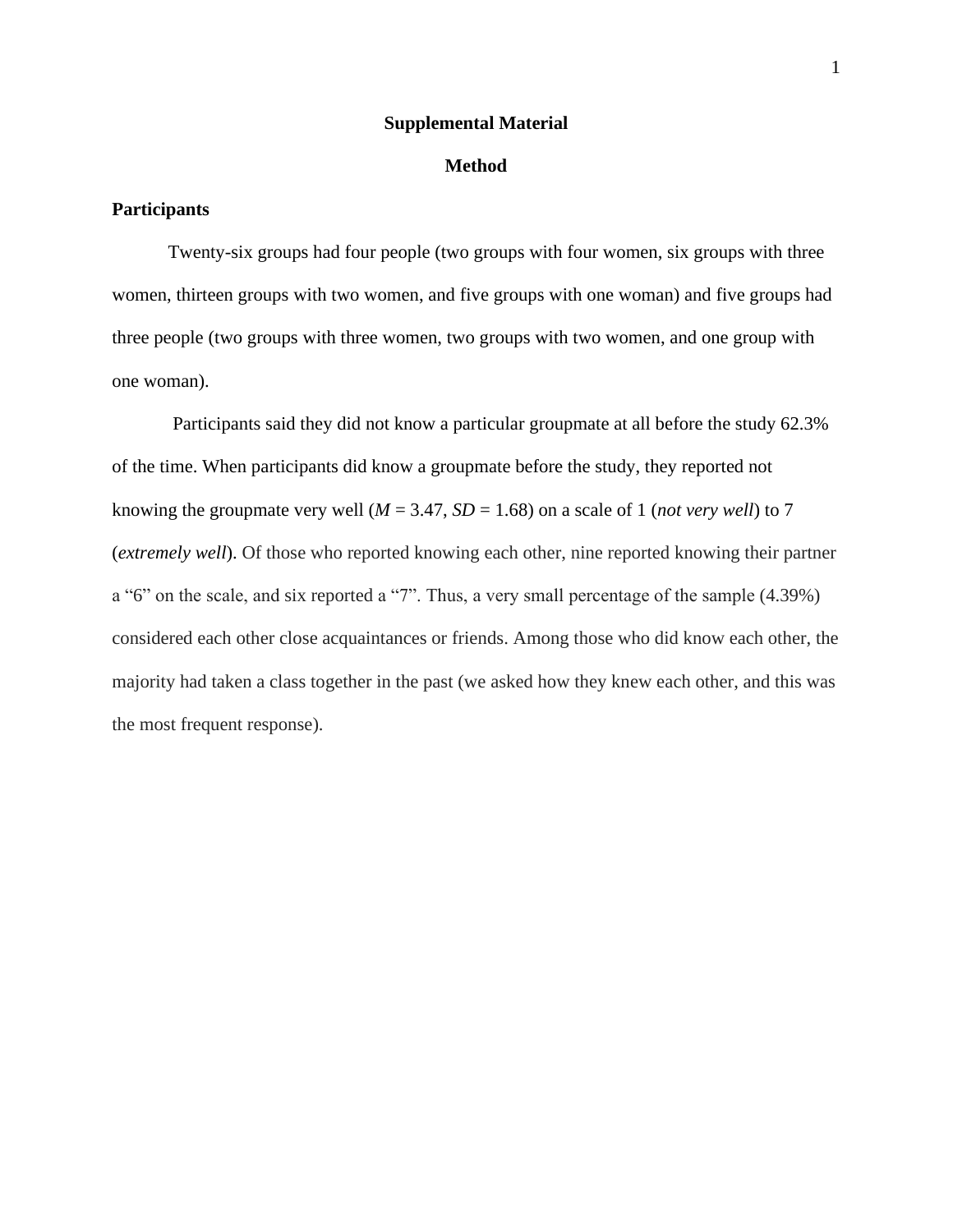| Country                      | Frequency      | Gender Inequality<br>Index | Country    | Frequency                   | Gender Inequality<br>Index | Country                        | Frequency               | Gender Inequality<br>Index |
|------------------------------|----------------|----------------------------|------------|-----------------------------|----------------------------|--------------------------------|-------------------------|----------------------------|
| Afghanistan                  | $\mathbf{1}$   | 0.59                       | Germany    | $\mathfrak{Z}$              | 0.084                      | New Zealand                    | $\mathbf{1}$            | 0.137                      |
| Albania                      | $\mathbf{1}$   | 0.236                      | Ghana      | $\sqrt{2}$                  | 0.543                      | Norway                         | $\mathbf{1}$            | 0.047                      |
| Australia                    | $\sqrt{5}$     | 0.104                      | Greece     | $\mathfrak{Z}$              | 0.124                      | Pakistan                       | $\overline{\mathbf{4}}$ | 0.549                      |
| Austria                      | $\mathbf{1}$   | 0.078                      | Hong Kong  | $\mathbf{1}$                | <b>NA</b>                  | Peru                           | $\mathbf{1}$            | 0.383                      |
| Bosnia<br>and<br>Herzegovina | $\overline{2}$ | 0.167                      | Hungary    | $\sqrt{2}$                  | 0.27                       | Philippines                    | $\mathbf{1}$            | 0.427                      |
| <b>Brazil</b>                | $\mathbf{1}$   | 0.404                      | India      | $\overline{4}$              | 0.522                      | Poland                         | $\mathbf 1$             | 0.128                      |
| Bulgaria                     | $\mathbf{1}$   | 0.22                       | Indonesia  | $\overline{2}$              | 0.453                      | Romania                        | $\mathbf{1}$            | 0.316                      |
| China                        | 5              | 0.164                      | Italy      | $\mathbf{1}$                | 0.08                       | Russia                         | $\overline{4}$          | 0.262                      |
| Colombia                     | $\sqrt{2}$     | 0.411                      | Japan      | $\ensuremath{\mathfrak{Z}}$ | 0.102                      | Rwanda                         | $\mathbf{1}$            | 0.412                      |
| Costa Rica                   | $\mathbf{1}$   | 0.303                      | Jordan     | $\,1\,$                     | 0.471                      | Slovakia                       | $\mathbf{1}$            | 0.187                      |
| Cote d'Ivore                 | $\mathbf{1}$   | 0.658                      | Kazakhstan | $\mathbf{1}$                | 0.204                      | Slovenia                       | $\mathbf{1}$            | 0.053                      |
| Croatia                      | $\mathbf{1}$   | 0.128                      | Kenya      | $\mathbf{1}$                | 0.548                      | South Korea                    | 5                       | 0.06                       |
| Czech Republic               | $\sqrt{2}$     | 0.133                      | Latvia     | $\mathfrak{Z}$              | 0.208                      | Sri Lanka                      | 3                       | 0.381                      |
| Denmark                      | $\mathbf{1}$   | 0.041                      | Lithuania  | $\mathbf{1}$                | 0.129                      | Taiwan                         | $\overline{c}$          | $\rm NA$                   |
| Egypt                        | $\mathbf{2}$   | 0.452                      | Malaysia   | $\mathbf{1}$                | 0.286                      | Ukraine                        | 3                       | 0.289                      |
| El Salvador                  | $\mathbf{1}$   | 0.398                      | Mexico     | $\sqrt{2}$                  | 0.346                      | <b>United Arab</b><br>Emirates | 6                       | 0.138                      |
| England                      | $\sqrt{2}$     | 0.128                      | Moldova    | $\,1\,$                     | 0.232                      | <b>United States</b>           | $10\,$                  | 0.202                      |
| Ethiopia                     | 3              | 0.512                      | Nepal      | 6                           | 0.488                      | Vietnam                        | $\mathbf{1}$            | 0.318                      |
| Finland                      | $\mathbf{1}$   | 0.055                      |            |                             |                            |                                |                         |                            |

Table S1. *Home countries of participants.*

*Note.* NA = not available.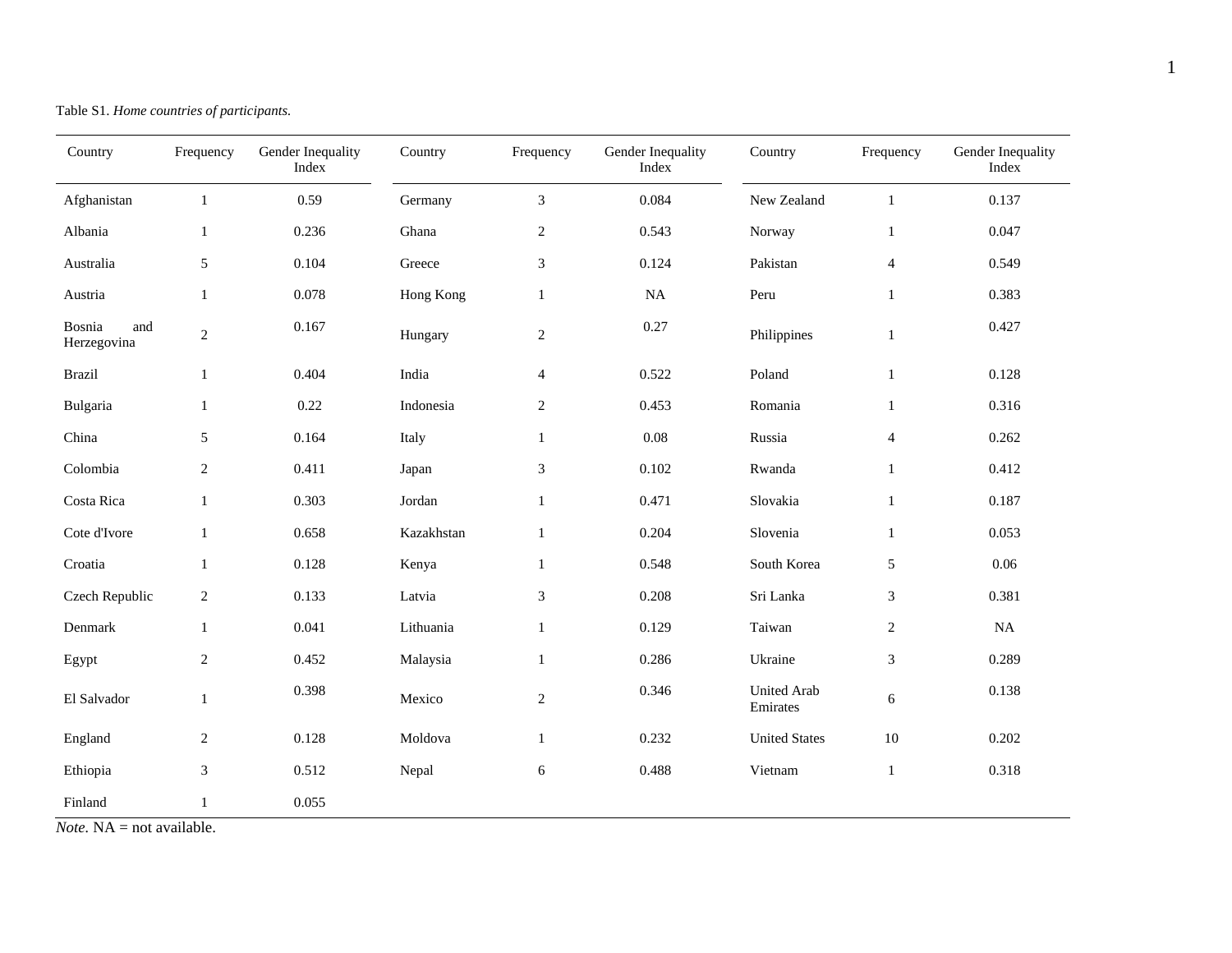# **Measures**

**Talk time.** Throughout the group decision-making task, participants wore headsets attached to [Zoom H1 Handy Portable Digital Recorders](https://smile.amazon.com/gp/product/B003QKBVYK/ref=ppx_yo_dt_b_search_asin_title?ie=UTF8&psc=1), which recorded their voices. The headsets we used have a built-in 90 degree X/Y microphone and support up to 24-bit/96kHz WAV audio. Talk time data was analyzed using a script written in Python, version 3.4. The script analyzed each participants' audio file by setting a threshold of intensity in decibels above which the participant's voice could be separated from the other group members' speech and from outside noise. The script then recorded the number of seconds that each participant spent talking within a 30-second time-frame and exported a separate file for each participant. A coder then listened to the first four segments (two minutes) and checked that the talk time exported by the script matched the amount of time that the participant spent talking. The script initially analyzed each ten milliseconds of the recording and checked whether the average intensity per ten ms was above the set threshold. However, after having the coder check the first four segments, we realized that the script was picking up too much noise in a ten ms unit, and we increased the unit to one second. Thus, the script analyzed each second and checked whether the average intensity, in decibels, was above the set threshold (threshold was, on average, 50 decibels). Thus, talk time for each participant is the number of seconds per 30-second interval that the script detected the average intensity to be above the set threshold.

**Video-coded behaviors.** Throughout the group decision-making task, participants were video-recorded using handheld camcorders on tripods. One camera filmed each participant individually, and the videos of all group members were later merged together and synchronized. One research assistant, a master coder trained by the first author, coded videos of the group interactions for the following interactions. We had a second research assistant, who was trained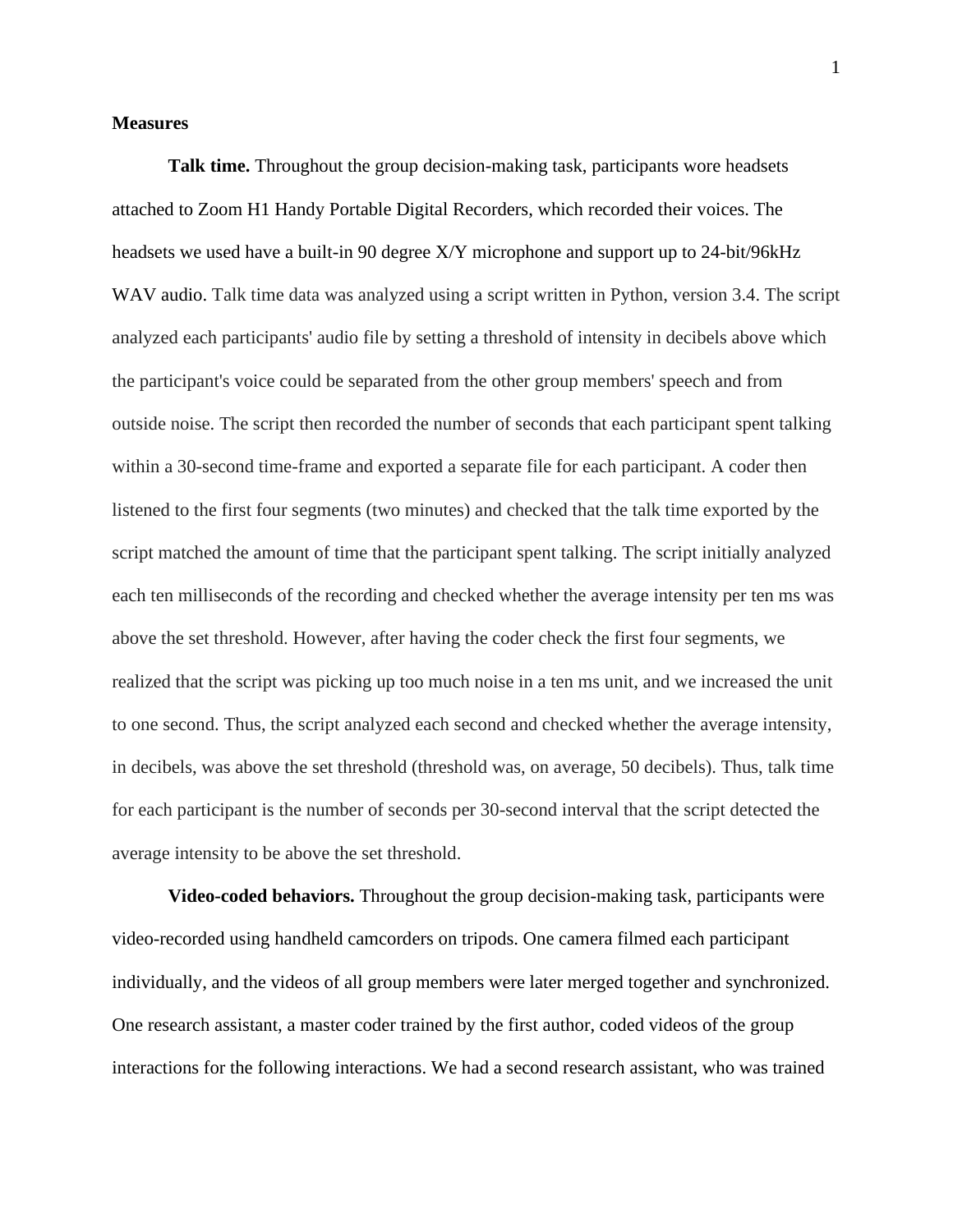both by the first author and the master coder, code all of the videos as well in order to calculate interrater reliabilities reported (see Table S2). We used the software Datavyu to code the videos. We assessed interrater reliability of each behavior per 30-second interval of the group task using two-way random effects single-measures, absolute agreement ICCs (Hallgren, 2012). After assessing interrater reliability, we used the data from the master coder for analysis (we could not average across both coders because the data are count data and need to be analyzed as such, which would not be possible if the data from both coders were averaged).

# Table S2

## *Intraclass correlations for coded behaviors.*

|                                     | <b>ICC</b> |
|-------------------------------------|------------|
| Interrupting someone                | 0.57       |
| Getting interrupted by someone      | 0.56       |
| Pitches in favor of a specific firm | 0.73       |
| Arguments against a specific firm   | 0.70       |

*Interruptions.* Coders watched the videos and indicated each time an interruption occurred, as well as which participant did the interrupting and which participant was interrupted. We did not consider an action to be an interruption if one participant was talking over another in agreement with phrases such as "Yes", "I agree," or "You're right."

*Pitches in favor of a firm.* Coders marked the number of times that people advocated for a specific search firm. For example, a participant might say "I think we should choose search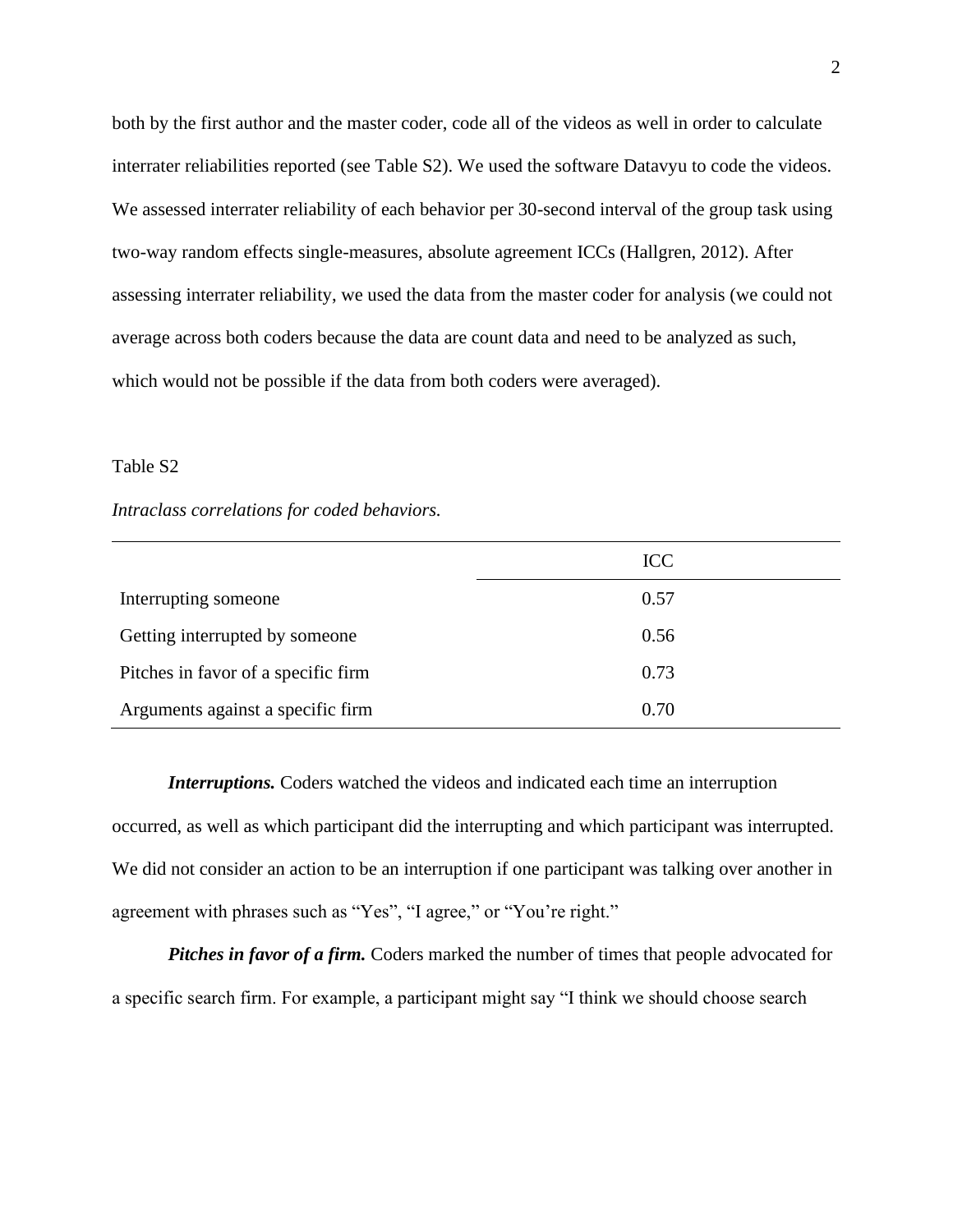firm 2 because it has international offices which would help expand our search" or "I vote for search firm 4 because we have used them in the past."

*Arguments against a firm.* Coders marked the number of times that people argued against a specific search firm. For example, a participant might say "I don't want to choose search firm 3 because they only have two senior recruiters" or "I vote against search firm 2 because it's too large."

**Desire to work together again.** After the group decision-making task, we asked participants "How much would you want to work with Group Member [letter] on a similar task again?" on a scale of 1 (*not at all*) to 7 (*very much*).

#### **Results**

## **IBI Reactivity**

We estimated a linear growth curve model in which individual time points were nested within persons. We specified a random intercept, a random slope for time, and the within-person covariance between the two (i.e., the relationship between the random intercept and the random slope for time). We initially estimated a model that allowed for errors to be correlated between persons within the group within time points (i.e., a two-level crossed model) but this model would not converge. Thus, we included a third level (group) into the growth curve model (variance due to group was not significant,  $p = .70$ ).

In follow-up analyses, we examined whether IBI reactivity varied between successful and unsuccessful high-status women and found that it did not,  $F(1, 26.00) = 0.07$ ,  $p = .79$ . We also examined whether IBI reactivity varied between low-status women and low-status men and found that it did not,  $F(1, 84.17) = 0.01$ ,  $p = .94$ . Thus, IBI reactivity differed as a function of people's status assignment such that high-status women showed stronger reactivity than others,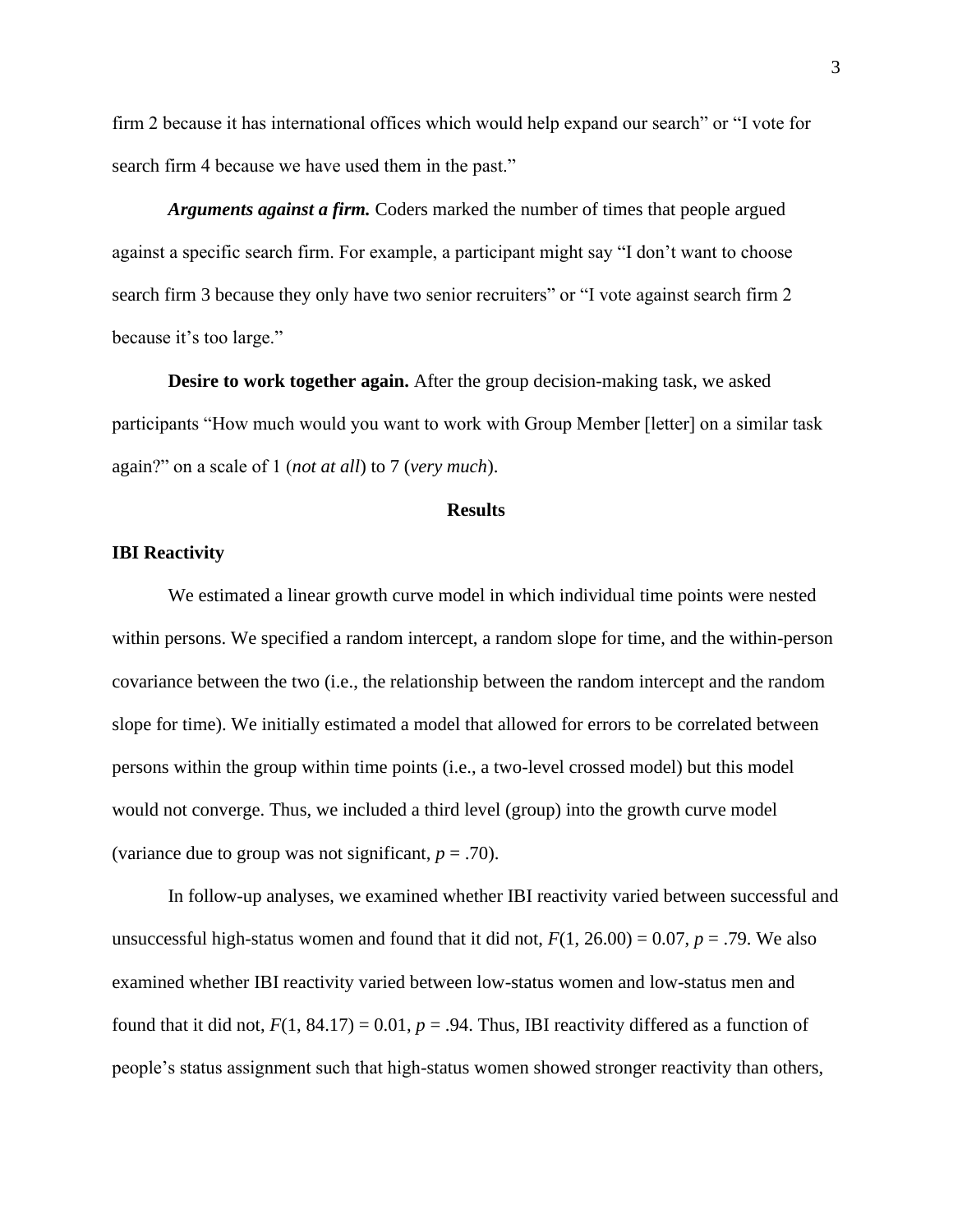and within status assignments, did not vary as a function of successful persuasion (in the highstatus condition) or as a function of gender (in the low-status condition).

# **Perceptions of Persuasiveness**

We specified a random effect for target and a random effect for perceiver. Additional analyses revealed that role did not interact with gender of the perceiver,  $F(3, 266.15) = 1.47$ ,  $p =$ .22, nor was there a main effect of gender of the perceiver,  $F(1, 176.25) = 0.01$ ,  $p = .91$ . Thus, high-status winners were perceived as more persuasive than all other types of group members by both male and female perceivers.

# **Physiological Linkage**

Success is a group-level variable and linkage is a dyad-level variable. In multilevel modeling, outcomes cannot be at a higher level than predictors (in this case, the outcome cannot be at the group level with a predictor at the dyad level). To examine linkage scores without first averaging them at the level of the group (which would mean losing their original dyadic unit), we treat role (including success) as the predictor and linkage as the outcome.

## **Talk Time**

Talk data were recorded in 30 second intervals, resulting in a nested structure of talk time nested within persons, and persons nested within group. Data were non-normally distributed, and so we analyzed data using GEE, specifying a Poisson distribution and an exchangeable correlation matrix. We did not find a significant main effect of role,  $\chi^2(3) = 6.20$ ,  $p = .10$ , nor a significant main effect of time,  $\chi^2(1) = 0.91$ ,  $p = .34$ . There was also no interaction between role and time,  $\chi^2(3) = 0.27$ ,  $p = .97$ .

We also examined whether talk time (on average throughout the interaction) was associated with how much people showed linkage to others. We examined whether there was an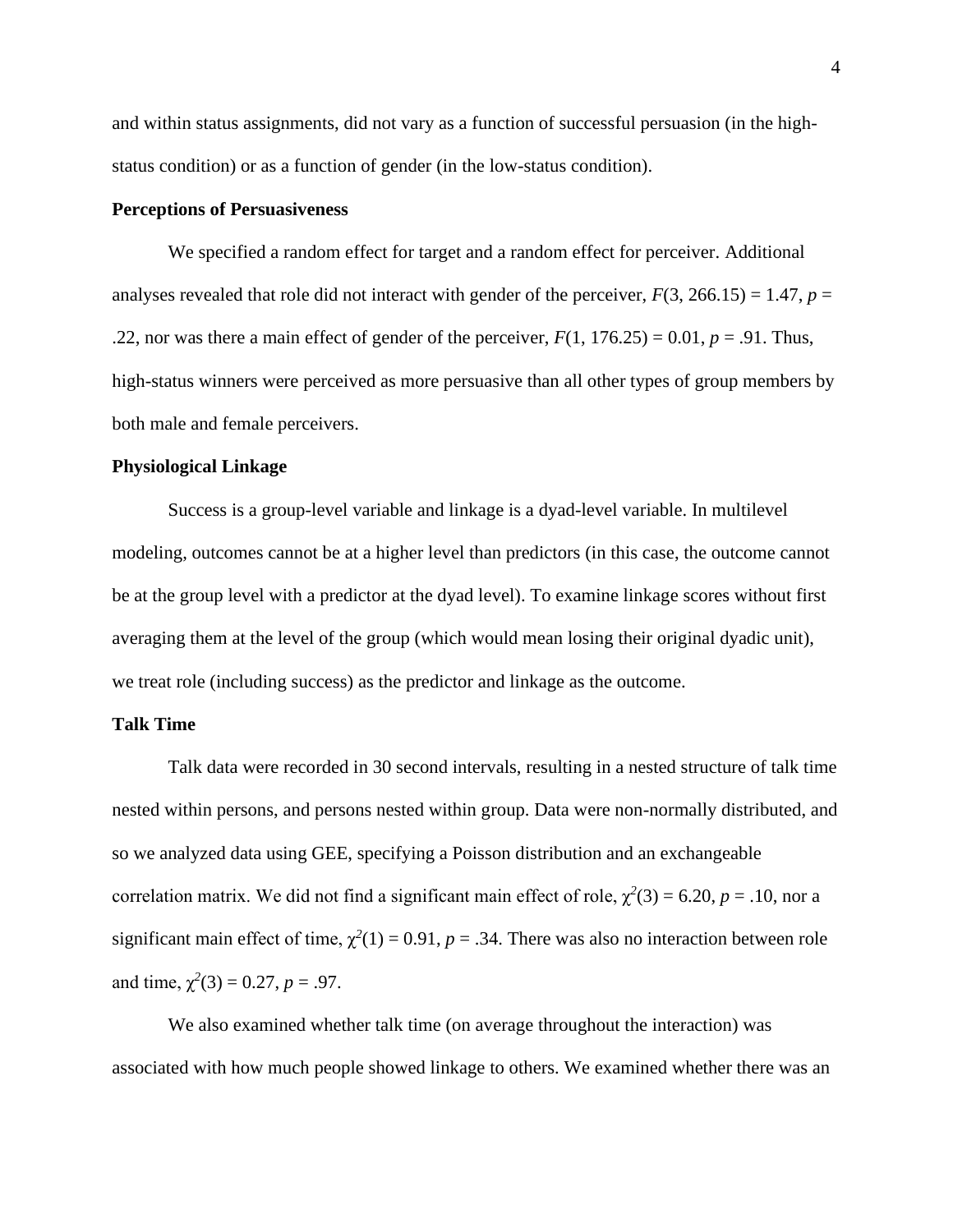association between talk time and the extent to which people were "receivers" in models of physiological linkage and found that there was not,  $\chi^2(1) = 0.16$ ,  $p = .69$ . We also examined whether there was an association between talk time and the extent to which people were "senders" in models of physiological linkage and found that there was not,  $\chi^2(1) = 1.84$ ,  $p = .18$ .

# **Interruptions**

Data were count data, and so we analyzed data using GEE, specifying a Poisson distribution and an exchangeable correlation matrix. In our first analysis, we analyzed whether there was an effect of role on the number of times that people interrupted others in the group. There was no main effect of role,  $\chi^2(3) = 0.65$ ,  $p = .89$ . There was a main effect of time,  $\chi^2(1) =$ 7.95,  $p = 0.005$ , such that people interrupted more as time went on. There was no interaction between role and time,  $\chi^2(3) = 0.83$ , *p* = .84.

In a second analysis, we analyzed whether there was an effect of role on the number of times that people were interrupted by others in the group. There was no main effect of role,  $\chi^2(3)$  $= 1.53$ ,  $p = .68$ . There was a main effect of time,  $\chi^2(1) = 11.13$ ,  $p = .001$ , such that people were interrupted more as time went on. There was no interaction between role and time,  $\chi^2(3) = 3.51$ ,  $p = .32$ .

#### **Pitches in Favor of a Firm**

Data were count data, and so we analyzed data using GEE, specifying a Poisson distribution and an exchangeable correlation matrix. There was no main effect of role on the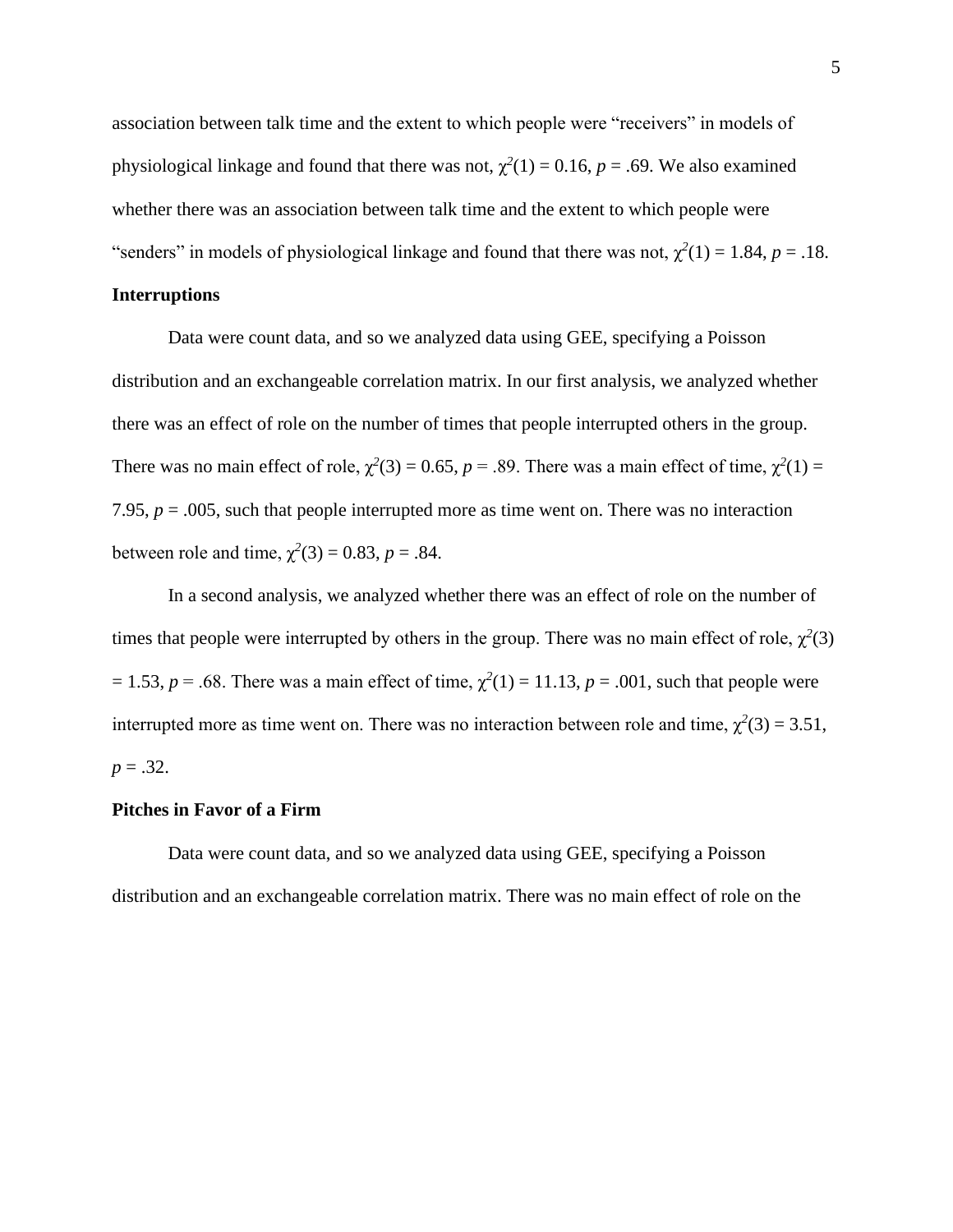number of pitches people made in favor of a firm,  $\chi^2(3) = 3.49$ ,  $p = .32$ , nor a main effect of time,  $χ<sup>2</sup>(1) = 0.36, p = .55$ . There was no interaction between role and time,  $χ<sup>2</sup>(3) = 5.03, p = .17$ .

#### **Arguments against a Firm**

Data were count data, and so we analyzed data using GEE, specifying a Poisson distribution and an exchangeable correlation matrix. There was no main effect of role on the number of arguments people made against a firm,  $\chi^2(3) = 3.43$ ,  $p = .33$ , nor was there a main effect of time,  $\chi^2(1) = 1.06$ ,  $p = .30$ . There was only a marginally significant interaction between role and time,  $\chi^2(3) = 6.70$ ,  $p = .082$ .

#### **Desire to Work Together Again**

We examined how much group members wanted to work with each other again, treating role as the predictor (4 levels: high-status successful women, high-status unsuccessful women, low-status women, and low-status men). A main effect of role was found, *F*(3, 104.13) = 3.10, *p*  $= .03$ . People wanted to work again with successful high-status women ( $M = 5.31$ ,  $SD = 1.26$ ) more than unsuccessful high-status women ( $M = 4.35$ ,  $SD = 1.40$ ),  $t(109.42) = -2.89$ ,  $p = .005$ , low-status women (*M* = 4.70, *SD* = 1.49), *t*(102.11) = -2.32, *p* = .022, and low-status men (*M* = 4.75,  $SD = 1.44$ ),  $t(101.84) = -2.20$ ,  $p = .030$ . None of the other groups differed from one another (*p*s > .12). Additional analyses revealed that role did not interact with gender of the perceiver,  $F(3, 285.35) = 1.07$ ,  $p = .36$ , nor was there a main effect of gender of the perceiver,  $F(1, 164.97)$  $= 0.03$ ,  $p = .87$ . Thus, both male and female group members wanted to work again with highstatus winners more than all other types of group members.

#### **Effect of Group Size**

We conducted our primary analyses in the main text, while including a main effect of group size and interactions between all predictors in the main text and group size.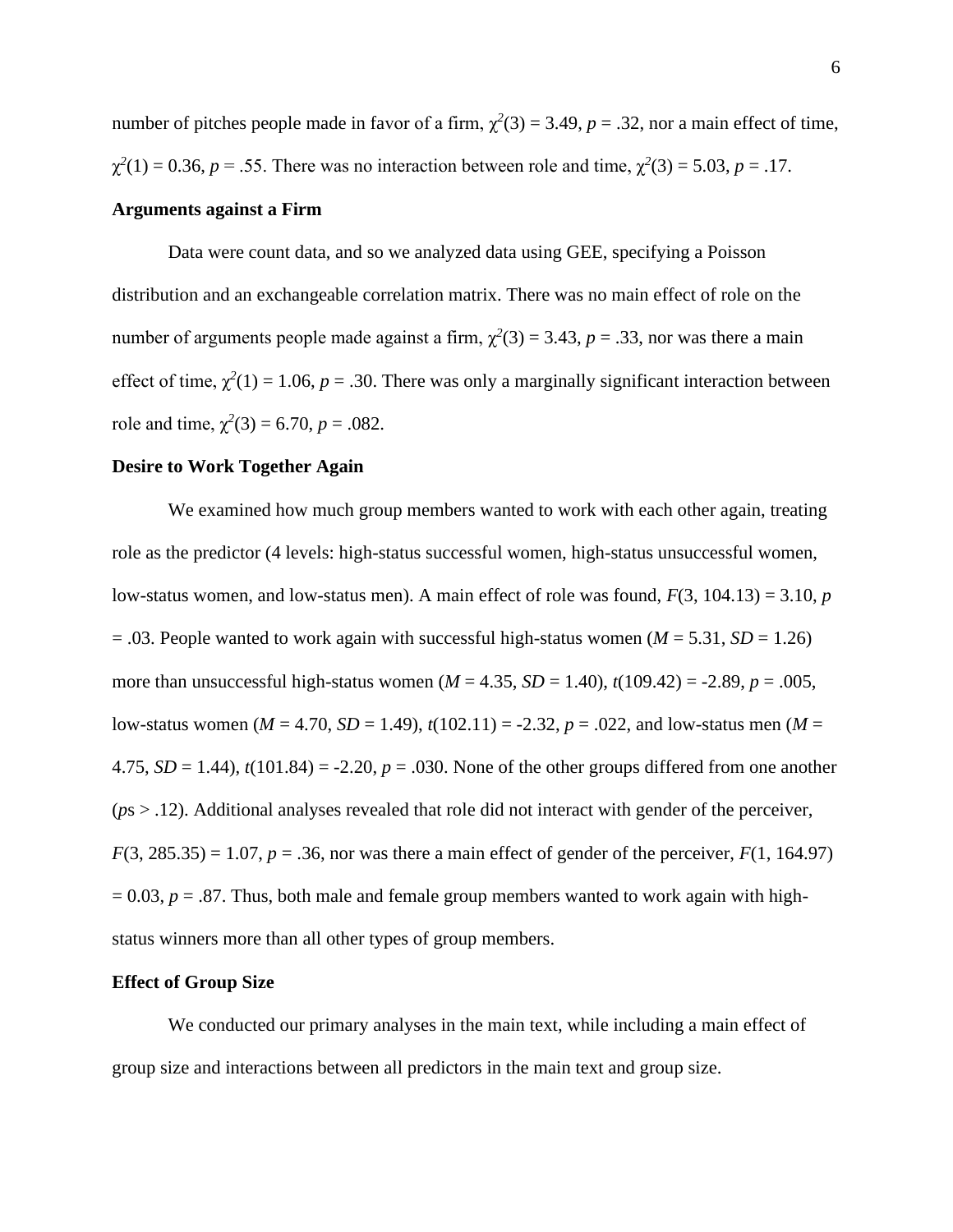**IBI reactivity.** The main effect of group size was not significant,  $F(1, 52.16) = 0.02$ ,  $p =$ .89. There was also no interaction between group size and status,  $F(1, 93.24) = .001$ ,  $p =$ .98. There was no interaction between group size, status, and time,  $F(1, 96.41) = 0.18$ ,  $p = .67$ .

**Physiological linkage for receivers.** The main effect of group size was not significant,  $\chi^2(1) = .010$ ,  $p = .92$ . There was also no interaction between group size and condition on linkage,  $\chi^2(3) = 2.72, p = .44.$ 

**Physiological linkage for senders.** The main effect of group size was marginally significant,  $\chi^2(1) = 3.07$ ,  $p = .08$ , but there was no interaction between group size and condition on linkage,  $\chi^2(3) = 4.28$ ,  $p = .23$ .

**Self-reported persuasion.** The main effect of group size was not significant, *F*(1,  $134.71$ ) = 0.52,  $p = .47$ . There was also no interaction between group size and condition,  $F(3, 1)$  $136.96$ ) = 0.42,  $p = .74$ .

#### **Effect of Group Gender Composition**

We conducted our primary analyses in the main text, while including a main effect of group gender composition and interactions between all predictors in the main text and group gender composition.

**IBI reactivity.** The main effect of gender composition of the group (ranged from 25% to 100%) was not significant,  $F(1, 48.47) = 1.35$ ,  $p = .25$ . There was also no interaction between status (high vs. low) and gender composition of the group,  $F(1, 93.06) = 0.01$ ,  $p = .91$ . There was no interaction between status, time, and gender composition, either,  $F(1, 113.98) = 0.004$ ,  $p =$ .95.

**Physiological linkage for receivers.** The main effect of gender composition of the group was not significant,  $\chi^2(1) = .02$ ,  $p = .89$ . There was also no interaction between condition as a 4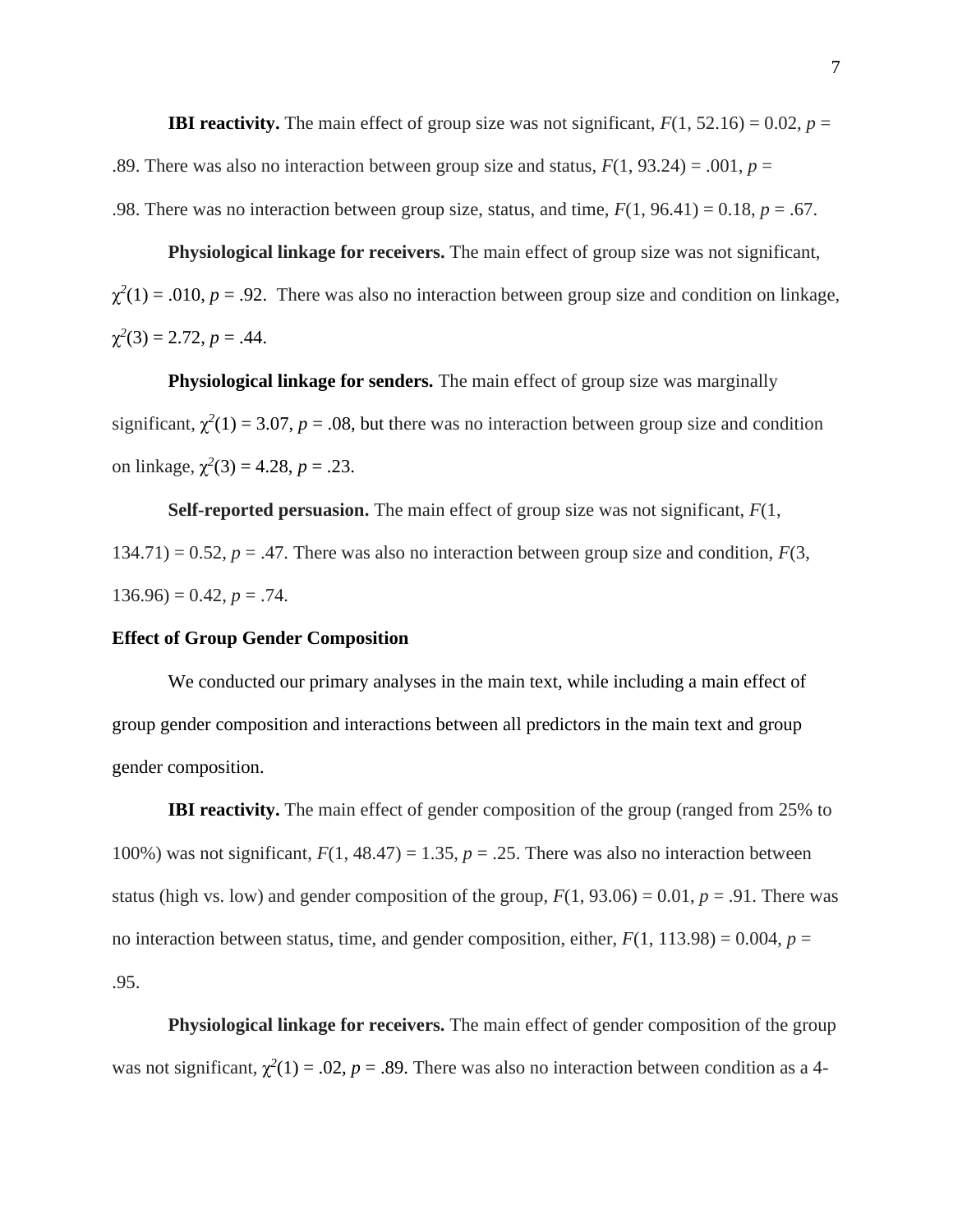level variable (consistent with what is reported in the main text) and gender composition of the group,  $\chi^2(3) = 4.53$ ,  $p = .21$ .

**Physiological linkage for senders.** The main effect of gender composition of the group was not significant,  $\chi^2(1) = 0.24$ ,  $p = .63$ . There was also no interaction between status as a 4level variable (consistent with what is reported in the main text) and gender composition of the group,  $\chi^2(3) = 1.42$ ,  $p = .70$ .

**Self-reported persuasion.** The main effect of gender composition of the group was not significant,  $F(1, 105.83) = 0.09$ ,  $p = .77$ . There was also no interaction between condition and gender composition of the group on how persuasive a target was rated to be,  $F(3, 110.97) = 0.78$ ,  $p = .51$ .

## **Effect of Familiarity**

We conducted our primary analyses in the main text, while including a main effect of familiarity and interactions between all predictors in the main text and familiarity.

**Linkage as receiver.** For linkage as receiver, there was no main effect of whether the participant knew a group member or not on how strongly that person showed linkage to that group member,  $\chi^2(1) = 1.21$ ,  $p = .27$ . There was also no interaction between condition and whether you knew the group member on linkage to that group member,  $\chi^2(3) = 0.26$ ,  $p = .97$ .

**Linkage as sender.** For linkage as sender, there was a marginally significant main effect on whether the participant knew a group member on how much that they influenced that group member,  $\chi^2(1) = 3.49$ ,  $p = .06$ ; if a group member knew their partner, that partner showed stronger linkage to them than if they did not know their partner. There was no interaction